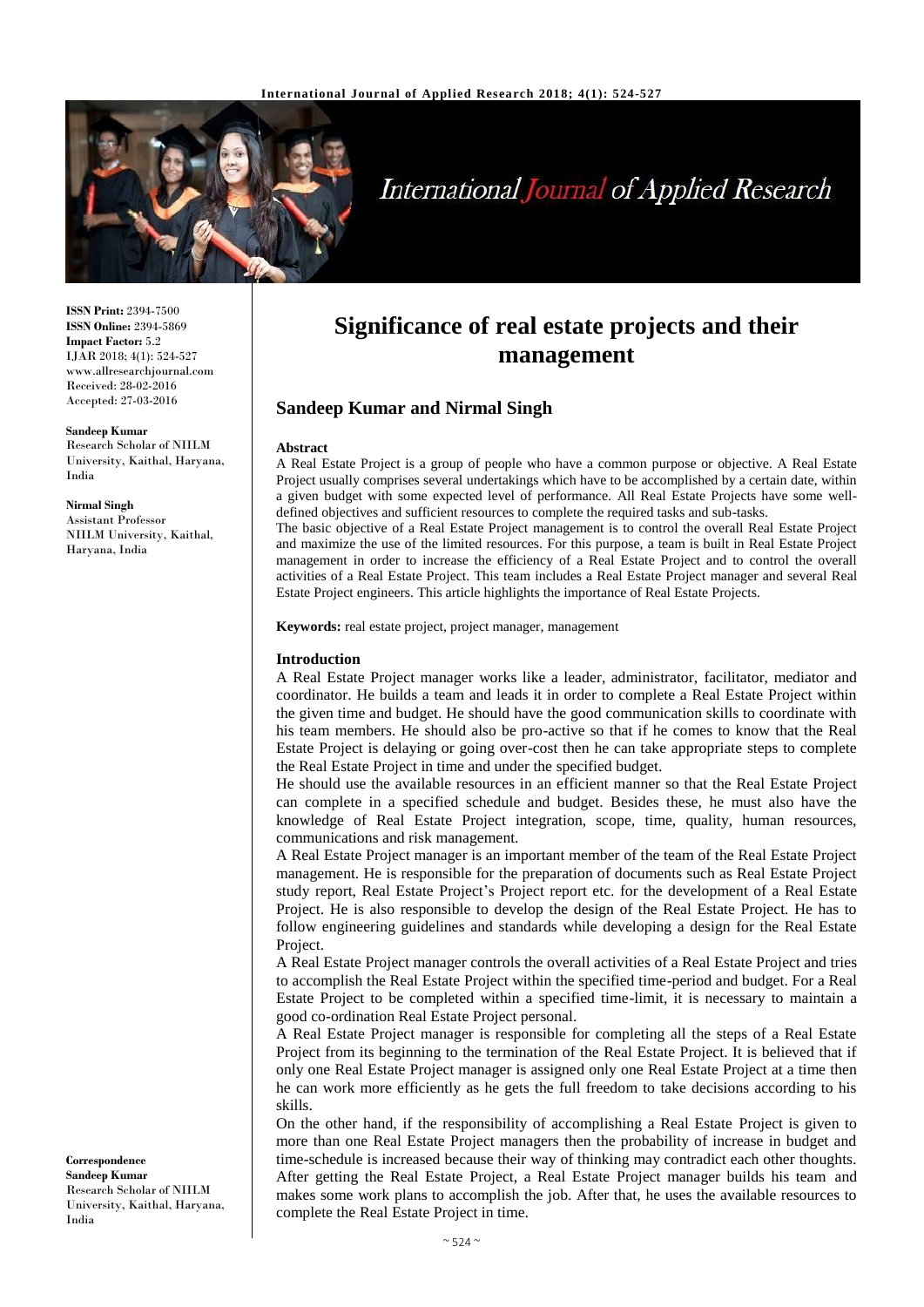He has the responsibility of accomplishing the Real Estate Project in time and within the given budget. If he feels that the Real Estate Project is delaying or is going over-budget then he has to take appropriate steps to ensure that the Real Estate Project would complete in the given time-limit and budget. He must use engineering standards and policies to develop a Real Estate Project and must use the given resources wisely.

The time period and approximate cost of the Real Estate Project is also estimated. And the whole Real Estate Project is supposed to be accomplished in the estimated time-limit and cost. A Real Estate Project manager controls and monitors each and every activity of the Real Estate Project and uses the available resources quite efficiently.

There are three important factors which work for a good Real Estate Project management. These are: Time, Cost and Performance.



A Real Estate Project is said to be successful if it is completed on time, within the given budget and to the performance requirements. Many tools and methodologies are used in order to control the components of a Real Estate Project.

#### **Literature Review**

According to Gareis & Huemann *et al*. (2000) [2], the Real Estate Project-Oriented Company (POC) is an organization which deals with the Real Estate Projects. It assigns Real Estate Projects, monitors the quality of a Real Estate Project and program, controls the interaction between Real Estate Projects and maintains personal management in POC.



According to PMI (2004) <sup>[10]</sup>, in Real Estate Project management; various activities like applying knowledge, skills, tools and methodologies are used to meet stakeholder's needs and expectations. In Real Estate Project management, all the human and material resources are directed and coordinated throughout the life of a Real Estate Project so as to achieve Real Estate Project objectives.

According to Declerck *et al.* (2007)<sup>[1]</sup> described that a Real Estate Project is a sequence of actions which are confined in time and size are in interaction with a politic-socioeconomic environment. It has a specific goal which it needs to achieve.

According to Turner *et al*. (2009) [2] stated that a Real Estate Project is an entity where human-personal, money and resource materials are structured in such a way that they equally participate in accomplishing a common objective. He further specified that the constraints of time and cost are also considered while working on a Real Estate Project.

According to Sagar *et al*. (2011) specified that Real Estate Project management is an essential part of an organization. In this competitive world, an organization needs to have a Real Estate Project management which can monitor the overall Real Estate Projects and their activities. It is the responsibility of a Real Estate Project management to accomplish the Real Estate Project in time and under the given budget.

According to Yadav *et al.* (2011) <sup>[14]</sup> described that a Real Estate Project should be flexible so that if there is any need to add some new features in it to enhance its efficiency; it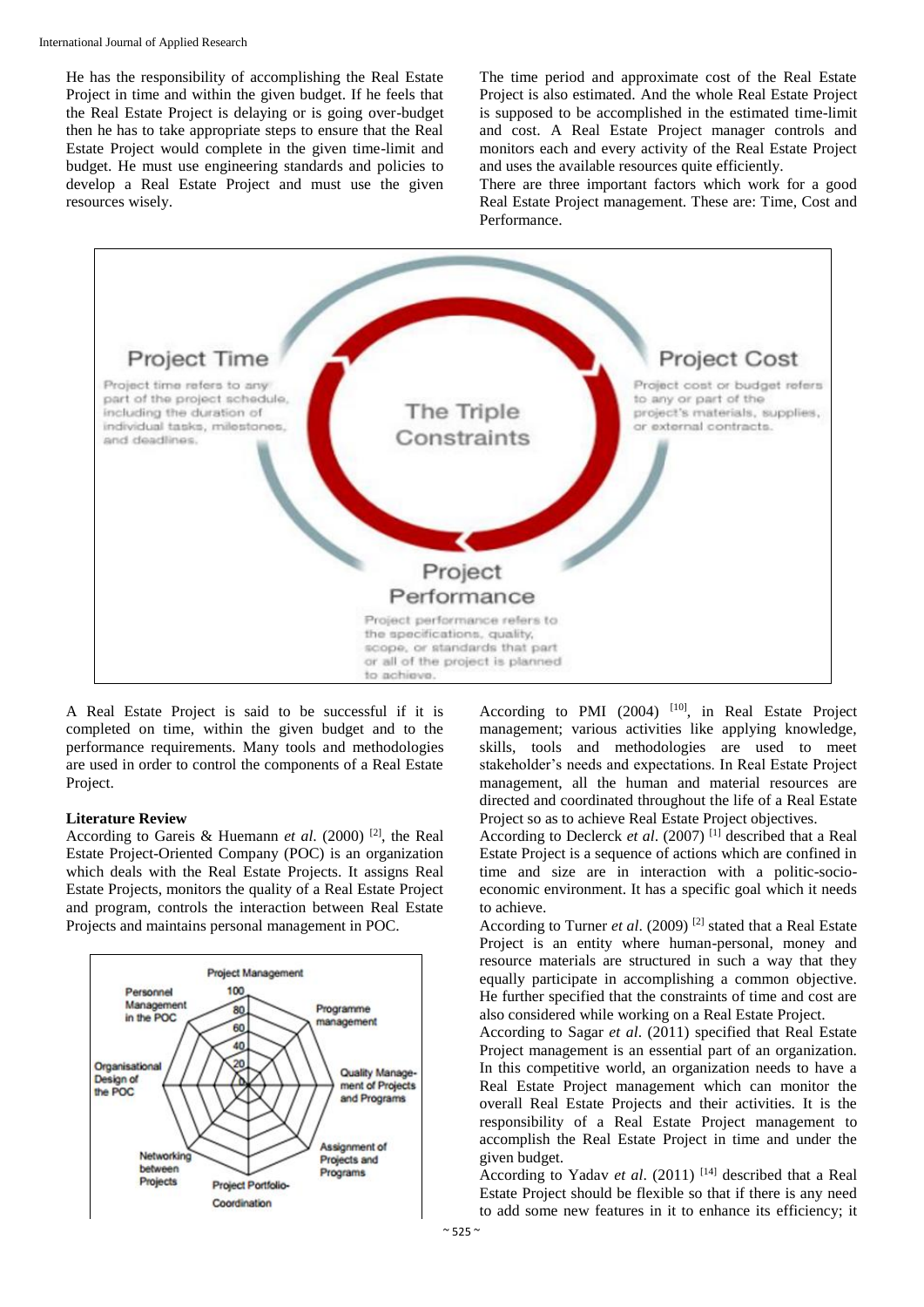should be easier to remove or add in it in future so as to increase its efficiency without interrupting the whole structure of a Real Estate Project.

According to Singh *et al*. (2012) [13], a Real Estate Project management controls various activities of a Real Estate Project. It assigns the Real Estate Projects to a Real Estate Project manager with a specified time and budget. Limited resources are provided for a Real Estate Project. It maintains coordination between the activities of a Real Estate Project. It also keeps an eye on changing business environment and provides flexibility in the Real Estate Projects.

According to Seymour *et al.* (2012) <sup>[11]</sup>, Real Estate Project management is a core strategy to make some changes in an organization. In an organization, changes are needed in order to survive with the increasing competition in business environment. These days, organization has to look at the various updations which are taking place in the external environment and it also needs to adopt according to this changing environment.

According to Agarwal *et al*. (2012) described that Real Estate Project management performs a significant role in the development of an organization. It provides some kind of accountability for the top management of an organization about the work done. A final report is presented before the top management after the completion of the Real Estate Project.

According to Gittinger *et al.* (2012)<sup>[3]</sup>, a Real Estate Project is a collection of several activities which access the specified resources to gain benefits. He further described that Real Estate Projects create an identified program which is less précised form of a Real Estate Project. According to him, a Real Estate Project should be small in size so that there should be no complexity in the Real Estate Project and also the risk factor goes decreased in this way.

According to Sharma *et al.* (2012) <sup>[12]</sup>, the purpose of Real Estate Project management is to assign the Real Estate Project and related resources and control the activities of a Real Estate Project so that it can be accomplished in a specified time-period and within the given budget.

According to Jain *et al*. (2013) described that a Real Estate Project is led by a Real Estate Project manager who is responsible for keeping track of each and every activity of the Real Estate Project. If he finds that Real Estate Project is delaying and going beyond the budget then he takes the essential steps to overcome the problem. Real Estate Project manager creates a team of several members who perform different activities of the Real Estate Project.

According to Lock *et al*. (2013) [7] explained that there are many activities involved in a Real Estate Project and each & every activity has the same goal. Various constraints are used by the Real Estate Project management to complete the Real Estate Project in the specified time-limit and budget. Hence, every activity is interacted with other one to get the best output. Real Estate Project management keeps an eye on the given human and material resources so that they can be used efficiently to obtain the best result.

According to Kerzner *et al.* (2013)<sup>[5]</sup> specified that the Real Estate Project performs various activities like planning, organizing, directing and controlling of resources to achieve a specific goal. Many processes are performed in order to complete a Real Estate Project. These processes involve: Initiating, Planning, Executing, Controlling and Closing.

According to Nilsson *et al*. (2013) [9] described that to accomplish a Real Estate Project, various plans are made. Many team members are involved in these plans and activities. Each plan has a specific goal which is achieved in a specified time-limit. Real Estate Project management monitors all these activities and plans so that the man goal of the whole Real Estate Project can be achieved.

#### **Need of the study**

In this changing world, a business also needs to change according to the external environment. It needs to adapt itself so as to survive in this competitive world. A business will be finished if it does not make any changes in its policies according to market requirements. Hence, it is very necessary for an organization to know what kind of changes are going on in the market; so that it can also adapt itself according to the changing environment and survive. Without a Project management, organizations may lose the knowledge and skills gained from the completed Projects.

The current study deals with the significance of Real Estate Project management in an organization. Project management plays an important role in making a Real Estate Project to be successful. However, it is not exact science. It does not give full guarantee for the successfully completion of a Real Estate Project. But, the probability for a Real Estate Project to be successful increases if Real Estate Project management is involved because it monitors each and every activity of the Real Estate Project.

It also monitors that every activity of a Real Estate Project should complete in the given time and cost constraint. Since, a Real Estate Project is a collection of various activities which are inter-related with each other, so if every activity is executed successfully then in the broader way; a Real Estate Project also gets successful.

#### **Objectives of the study**

The objectives of the current research work are as follows:

- 1. To analyze the concepts of Real Estate Projects.
- 2. To study the importance of development of Real Estate Projects.
- 3. To study the challenges of development of Real Estate Projects.

#### **Research Methodology**

#### **Primary data**

Primary data was collected through various research methods such as interview, questionnaire, survey method and case studies will be used for data collection. Interview method is supposed to be the best method to get qualitative information. Case study method is widely used for an indepth investigation of a person or organization. Hence, these methods were used to obtain the primary data.

To get the required data, selected organizations of various districts of Haryana state were a part of this research. These districts included Gurgaon, Faridabad, and Panchkula etc. Data was gathered from the employees and managers of these organizations to know how Real Estate Project management was very helpful in the development of an organization.

#### **Secondary data**

The present study analysis was also based on the secondary data as well, which was collected from various international and national journals of repute, annual reports of various institutions and companies, Town & Country Planning